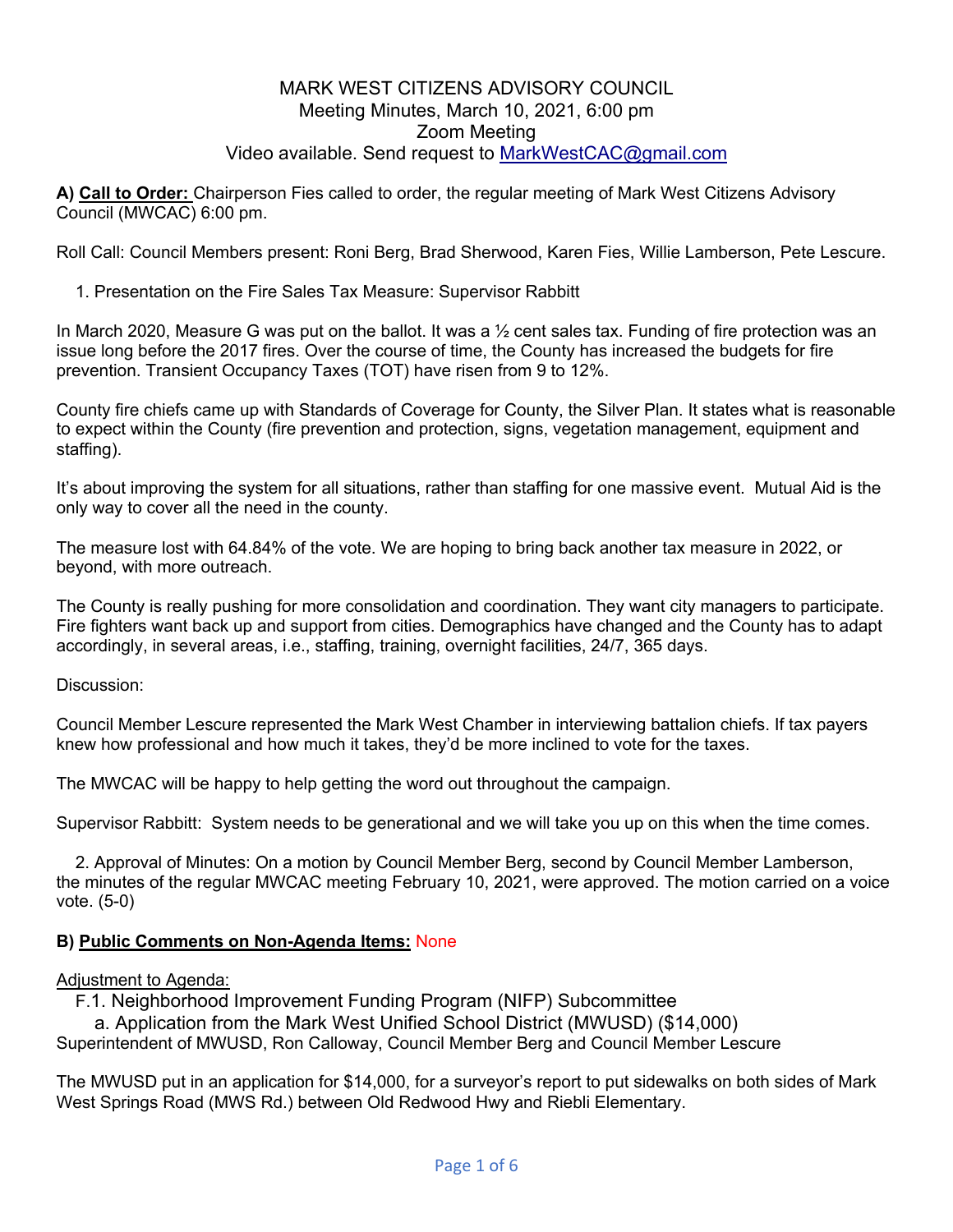### Video available. Send request to MarkWestCAC@gmail.com

Superintendent Ron Calloway: On the north side of the road, the sidewalk stops and becomes a ditch. Students have to walk into the ditch or too close to cars. Either way they get sprayed by passing cars, when raining. This will equalize access to the school, for all students.

This has been an ongoing issue, over many years, with a few attempts at getting a solution. None successfully. There is currently enough money in the Transportation and Public Works (TPW) budget to put full sidewalks on both sides of the road. An additional \$14,000 is needed for a survey.

The school district is asking the Council for the money in the current fiscal year, to align with TPW's funding.

Johannes Hoevertsz, TPW director, estimated \$1.5 million to put full sidewalks on both sides of MWS Rd. from Riebli School and Ursuline Road, to Old Redwood Highway. Funding will come from his current budget as well as the County's PG&E lawsuit funding.

Council Member Lescure shared a picture of Lavell Rd. taken in 2004, where it floods. Children have to walk through the water to get to school. This happens every year. He will support a loan to the County, on the condition that the County and School District commit, in writing, to fix the flooding area on Lavell Rd as well.

He also stated that the funds should be a loan, as the sidewalks should be paid for with tax dollars. The NIFP is not intended for this purpose. They are a County issue for which TPW is responsible.

Council Chair Fies said that she understands and talked to Hoevertsz, TPW, about it. TPW only has funding for this fiscal year. It will take many more months, than we have, for the County to get an agreement for a loan. If the Council is recommending taking action on the \$14,000 grant, we should do so now. If prolonged, the larger pots of money may be lost. After this action, we can advocate for the other streets.

Council Member Berg said that Larkfield Resiliency Fund is still waiting for their \$31,026. They've agreed to take \$14,000 less, now, so the survey can get done quickly, in the timing required. That portion would be paid back to them after July 1'st.

Council Vice Chair Sherwood supports the grant. PGE money needs to be spent now, before it moves out of the community. There was a lot of support from community, at the school board meeting, for this project. The situation is a dangerous one for anyone walking in that ditch.

Council Member Lamberson appreciates Lescure's passion and supports the MWS Rd. project.

Council Chair Fies: Surveying has to happen first. TPW has the money set aside for the work. Then construction money will come from the PG&E settlement.

Jen Mendoza, Field Representative, representing Supervisor James Gore, said that this is the first time she heard about the Lavell Rd. issue. She will follow up with TPW to bring it to their attention.

MWS Rd. is the current issue before the council and it is a timing issue. This is just to get the surveying done.

On a motion by Council Member Berg, seconded by Council Member Lamberson, a motion to approve the School Board Application, \$14,000, for a surveyor was approved. The motion passed on a roll call vote. (4-1)

Council Member Berg: Yes Council Member Lescure: No (On Principle) Council Member Lamberson: Yes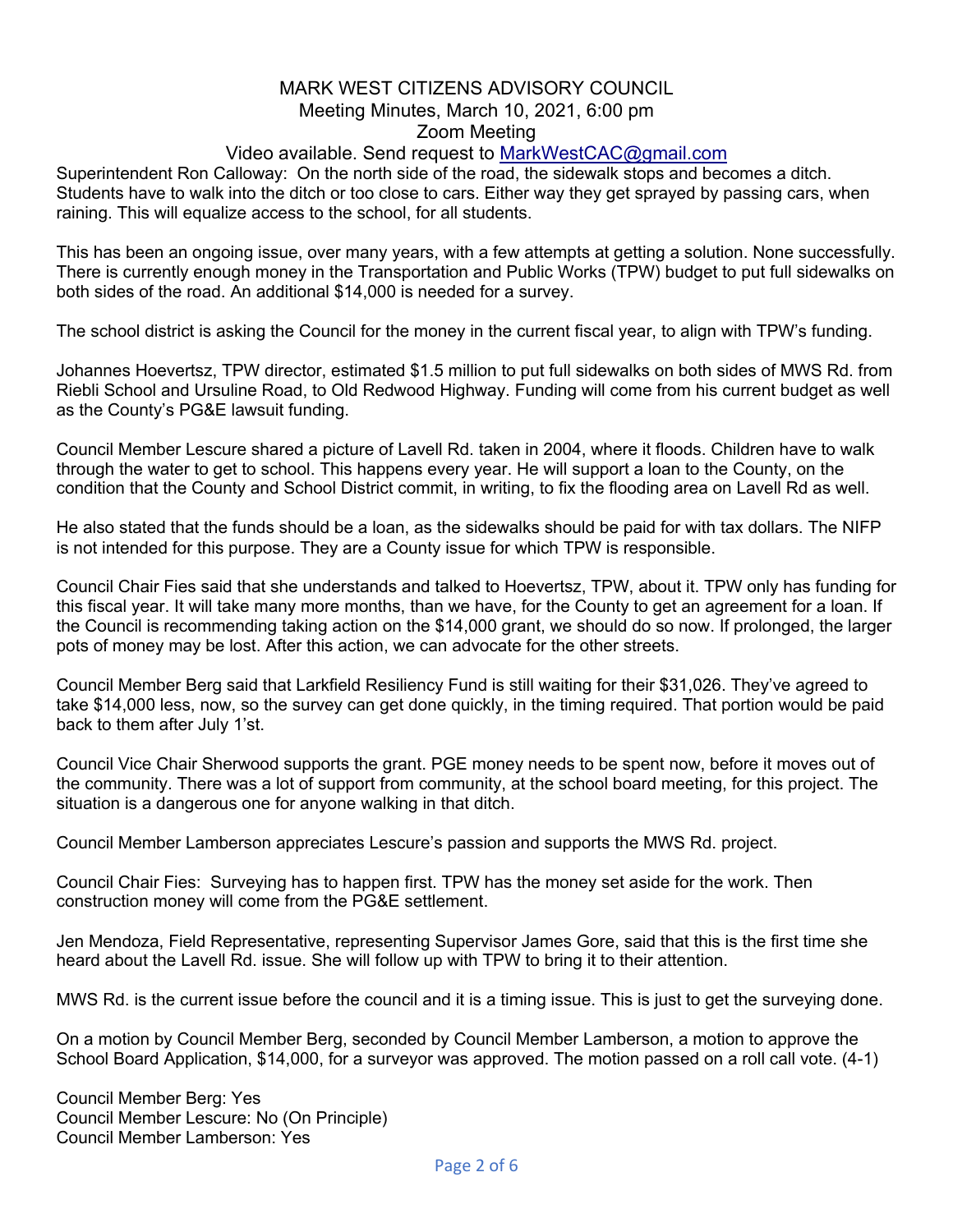## Video available. Send request to MarkWestCAC@gmail.com

Council Vice Chair: Yes Council Chair Fies: Yes

Superintendent of Mark West Union School District, Ron Calloway will join Mendoza in pursuing the Lavell Rd. flooding situation with TPW. Jen Mendoza will take Council Member Lescure's pictures to Supervisor Gore.

### Adjustment to Agenda:

D. 2. Update on intern: Council Member Berg

Jake Gordon, a student at Healdsburg High is available to the Council for six days. Council Vice Chair Sherwood has a huge list of projects to choose from, to work on with him.

Jake Gordon is enjoying learning community politics. He is working on a slide show presentation about the Council, with a goal of getting interest, support and participation in the Council. They will present it to community leaders, such as HOA presidents, Chamber of Commerce, etc. He will show it next meeting.

### **C) Pending Items:** Updates when available

- 1. Wikiup Commons: None
- 2. General Plan: None
- 3, Utilities & Water: None
- 2. Speed Limits on Mark West Springs Road and Old Redwood Highway: None
- 4. HAWK Light in Front of the Larkfield Shopping Center: None
- 5. Sonoma County General Plan for Mark West Area: Council Member Lescure None
- 6. List of unmet needs projects for Larkfield/Mark West/Wikiup: None

#### **D) Presentations:** Information Only

To proceed as follows: 1. Presentation 2. Questions by council members 3. Questions and comments from the public

1. Website: Council Member Berg

The website is up and running, https://markwestcac.org/. The goal is for a more dynamic presence. Meetings, surveys and things going on in our neighborhoods, will all be there.

- 2. Update on Potential Intern: See above.
- 3. Report on Two Closed Sessions: Subject Community Outreach Coordinator

Council Member Berg presented a written report outlining the purpose and responsibilities, etc. The Council proposes Beth Henry, VP of Membership, Publicity & Public Relations for the Mark West Chamber of Commerce, to provide support to the MWCAC as well. Her background, qualifications and costs are on the report. It will be attached to the minutes.

#### Discussion:

Beth Henry: She knows there will be discussion going forward, following on the heels of Supervisor Rabbitt's mention that the need for publicity and marketing is a strong element of any campaign. She is very happy to work with the Council.

All the Council Members voiced their complete support for Beth Henry.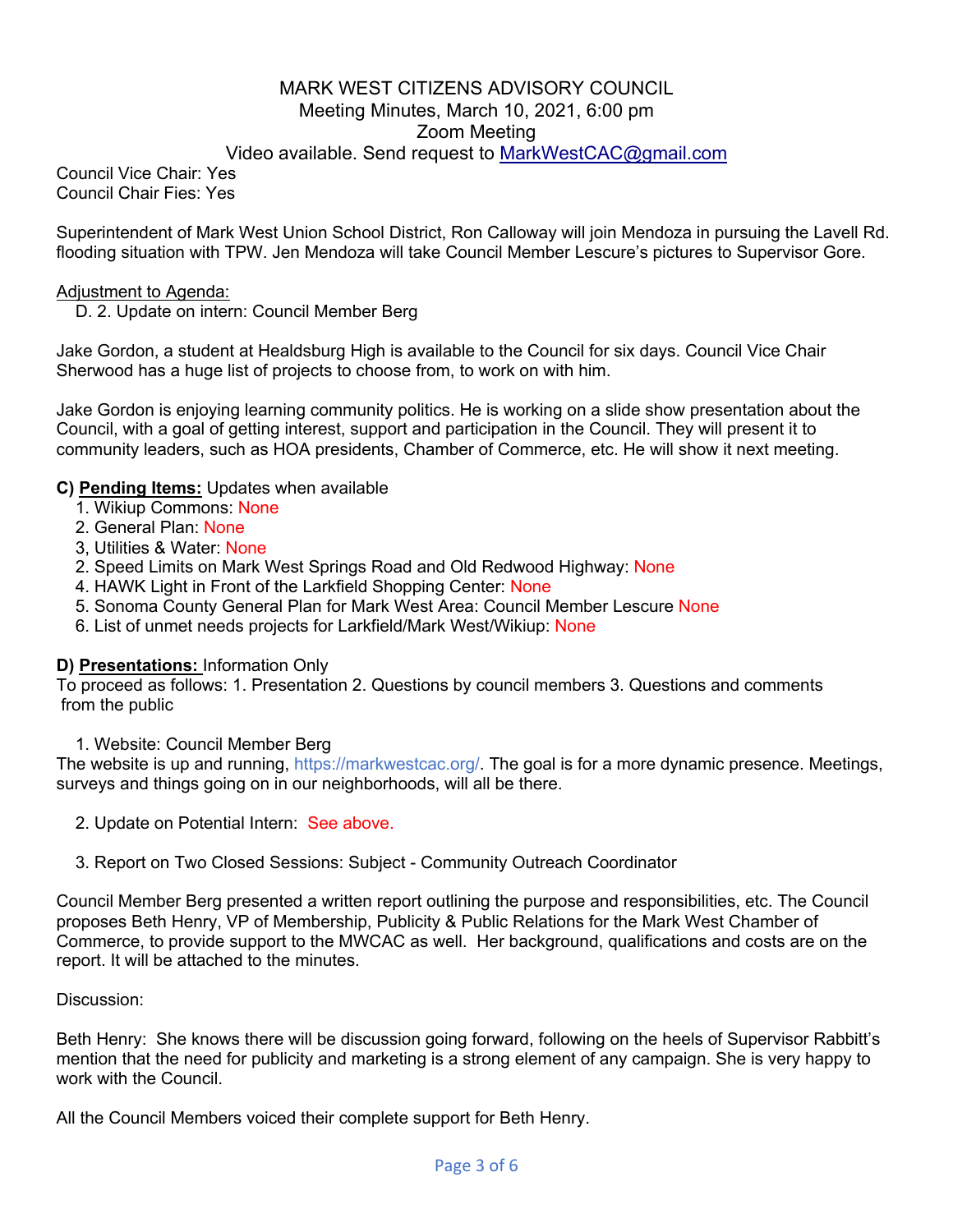## Video available. Send request to MarkWestCAC@gmail.com

One concern is the proposed spending of \$600 monthly = \$7,200 a year,18% of the annual income of about \$40,000. Is it appropriate? Maybe that person could raise some funds (grant writing, etc.) Maybe a sunset clause in the contract.

This is the best investment to make after five years of Council work. The community needs to be informed.

According to National Council on Non-Profits, the salary and program for publicity should be no less than 65% Of that, no more than 35% should be spent purely on salary. We are good with starting at 18%. We also have the secretary salary and the web site developer.

Council Chair Fies will develop a budget for the Council.

Beth Henry: Her approach will be the same as with Chamber ~ Get community engaged and excited. Invest upfront and create the momentum; and eventually there will be volunteers to participate.

On a motion by Council Member Berg, second by Council Member Lescure, an agreement to have a contract with Beth Henry was approved. The motion carried on a voice vote. (5-0)

4. Discussion and Choice of the logo created by MWUSD students

Brian Fies, Writer, Journalist, Illustrator & Cartoonist, made recommendations on the MWUSD Logo Design. His main considerations were: How well they captured the character of Mark West? Would they look good both large and small? How well they were composed? Are they attractive? And would they be effective?

The earth drawing is adorable, terrific artwork. (Third grade) May not be instantly recognizable.  $5<sup>th</sup>$  grade was the cleanest and most professional. It was very precise and he liked the color pallet. It did not however, best capture the character of Mark West.

Brian Fies recommends the one with the tree and water. Water represents Mark West Creek. It defines the character of wildland and urban interface. It also suggests the hills and trees. It can be shrunk down in size when necessary. It is a strong clean graphic. His recommendation is to go with this design. It may be possible to have latitude to change it up a little bit. It does what you want it to do.

Council Chair Karen Fies will coordinate with the MWUSD on the COOKIE… Take a Bite! prize, to the top three logo entries, along with Superintendent Calloway, Brian Fies and Council Member Berg (supplying the prizes).

On a motion by Council Member Berg, second by Council Member Lescure, the sixth grader's tree/water logo was accepted as the MWCAC logo. The motion carried on a voice vote. (5-0)

Council Member Berg will put it on the website.

### **E) Presentations of Referrals from Permit Sonoma:** ACTION ITEM None

### **F) Subcommittee Reports & Discussions:** ACTION ITEM

1. Neighborhood Improvement Funding Program (NIFP): Council Members Berg and Lescure. See above.

2. Rebuild and Fire Mitigation Subcommittee: Council Vice Chair Sherwood and Chair Fies. They met with Mark Brown, Director of the Marin County Wild Fire Prevention Joint Powers Authority (JPA).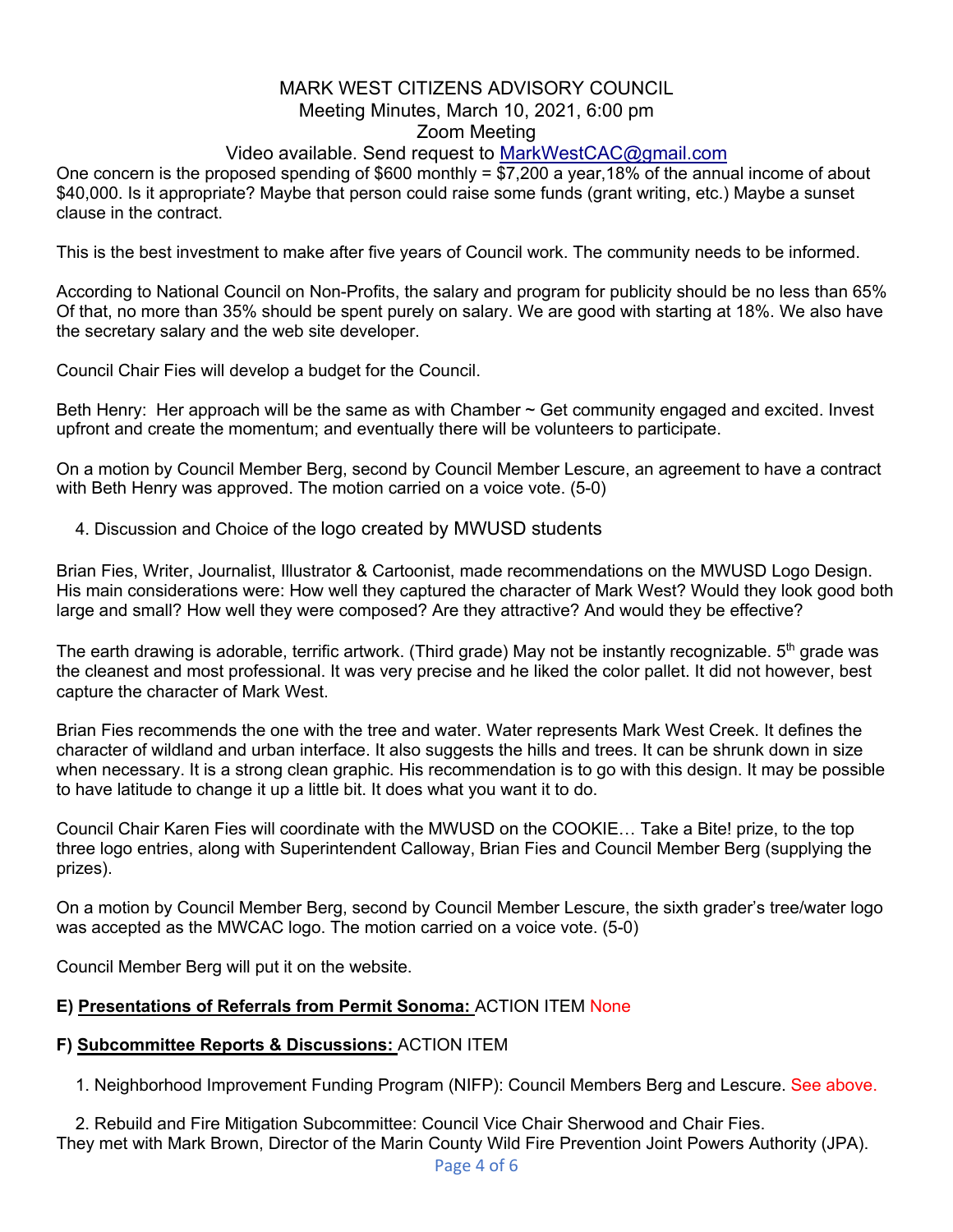## Video available. Send request to MarkWestCAC@gmail.com

Last year, Marin County voters approved upwards to \$20 million per year for fire prevention in Marin County. Mark Brown is a Sonoma County resident, and is committed to help Sonoma County better organize our fire safe community. The Committee will share any resources they get, and what they learn from him.

Council Chair Fies attended virtual webinar for Sonoma County Multi-Jurisdictional Hazzard Mitigation Plan update for 2021.This was from Permit Sonoma and included Lisa Hulette and others who presented at our last meeting. They have a plan that they are required to do every five years in order to draw down federal funding after a disaster. They are looking for input. They talked about the grant that they are applying for, the Building Resilient Infrastructure in Communities (BRIC), through FEMA. There is a cool map on County of Sonoma website. It has hazard mitigation zones and you can search by hazards or address. Also, a survey that they are collecting.

https://sonomacounty.ca.gov/PRMD/Long-Range-Plans/Hazard-Mitigation-Update/ https://youtu.be/EDEKA8-nRA0

Suggestion: Committee can look up the Topanga Coalition for Emergency preparedness. http://www.t-cep.org/ for a model of how a community organized and maybe help each other.

3. Community Services District (CSD) Subcommittee: Council Members Sherwood and Lamberson None

4. Wikiup Open Space: Council Members Berg and Lamberson introduced community members supporting the committee: Mike and Jodeena Landon, Lori Barber, Lisa Frazee and Heidi Would. The property is to be fenced due to dirt bike riders.

Discussion by the Committee & Supporters: The Banke-Jackson family wants to fence the road, not the creek. Many concerns: Will force wildlife through the east side, not good for them. It might attract graffiti and unwanted signage and attention. Will wall off the community.

Neighborhood watch was one suggestion.

Views have been presented to developer Tony Korman. Requested they be presented to the Banke-Jackson family to consider.

They still plan to fence with a steel fence. Liability is the family's concern.

The committee will create a survey to gather views of the neighborhood. It can go up on the website.

Mike Landon: They could use the existing steel posts and rerun cables. Korman was not for that.

Jodeena Landon is creating a google workspace for the committee to communicate with one another.

#### **G) Correspondence:** Information Only None

#### **H) Council Member Announcements and Disclosures:** Information Only

1. Council Vice Chair Sherwood gave a Mark West Union School District update.

 $\sim$  Hybrid re-opening begins on March 29. Welcome back signs will be posted at each campus. Anyone can donate homemade signs.

~ Summer School Program will be offered.

 $\sim$  20 percent of students staying at home and not returning to school this year.